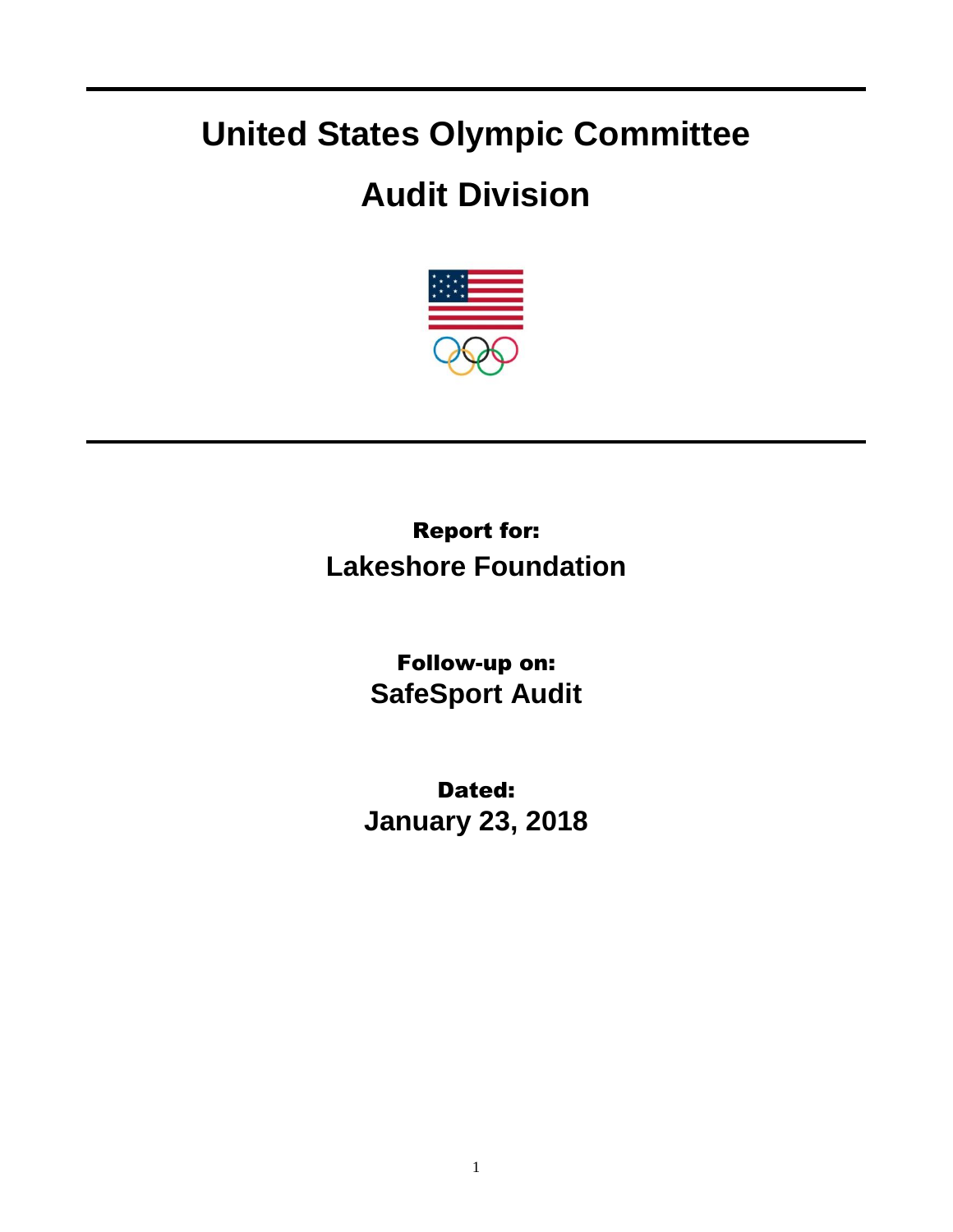UNITED STATES OLYMPIC COMMITTEE 1 Olympic Plaza Colorado Springs, CO 80909



January 23, 2018

Jeff Underwood President and CEO Lakeshore Foundation

Dear Jeff,

During the second and third quarter of 2017, Baker Tilly Virchow Krause (Baker Tilly) performed a SafeSport audit of Lakeshore Foundation (Lakeshore). The purpose of the follow-up review is to report on the status of the recommendation from the SafeSport audit of Lakeshore dated October 2017. Our methodology was limited to communication with Lakeshore and a review of various policies provided by the organization. The Audit Division did not perform additional audit work to verify action was taken. However, SafeSport will continue to be tested during the routine audit process.

The review found that the recommendation was implemented and is considered closed. Overall, Lakeshore was prompt to implement the recommendation made in the SafeSport audit.

We thank you and your staff for assisting in the follow-up review.

Sincerely,

fit Julle

Bridget Toelle, CPA, CIA Ellen Senf Senior Director, Audit Staff Auditor

Ellen A Senf

cc: Scott Blackmun Thomas Shufflebarger Rick Adams Mandy Goff Gary Johansen Beth Curry Chris McCleary